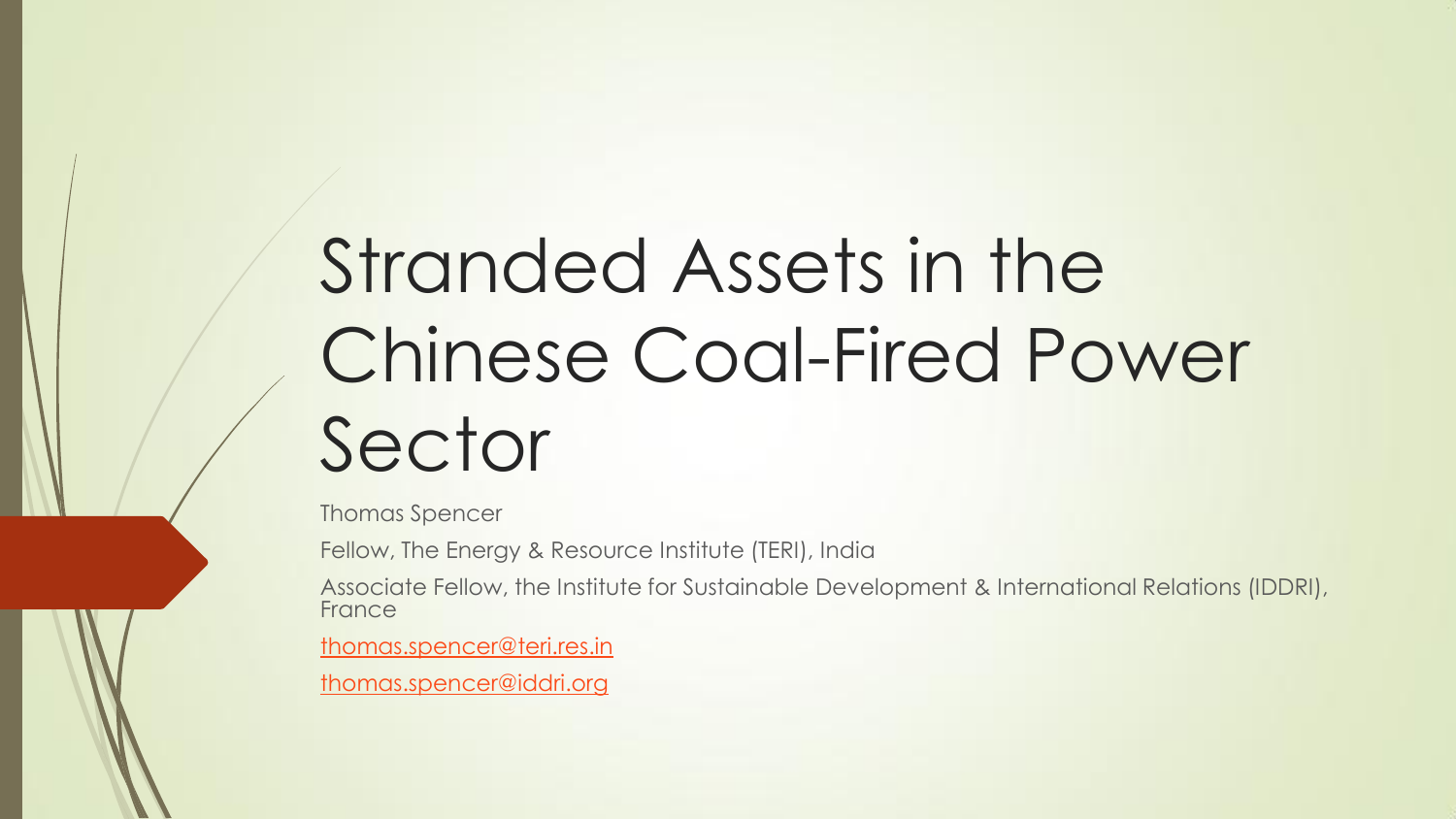#### Pressure on the coal-fired power sector in China

- Recent investment boom, structural slowing demand growth, & hence overcapacity
- Carbon market & electricity market reform
- Continued rapid growth of RE to meet climate, energy & environment goals Source: Authors, based on data from



Enerdata, GlobalData, & company reports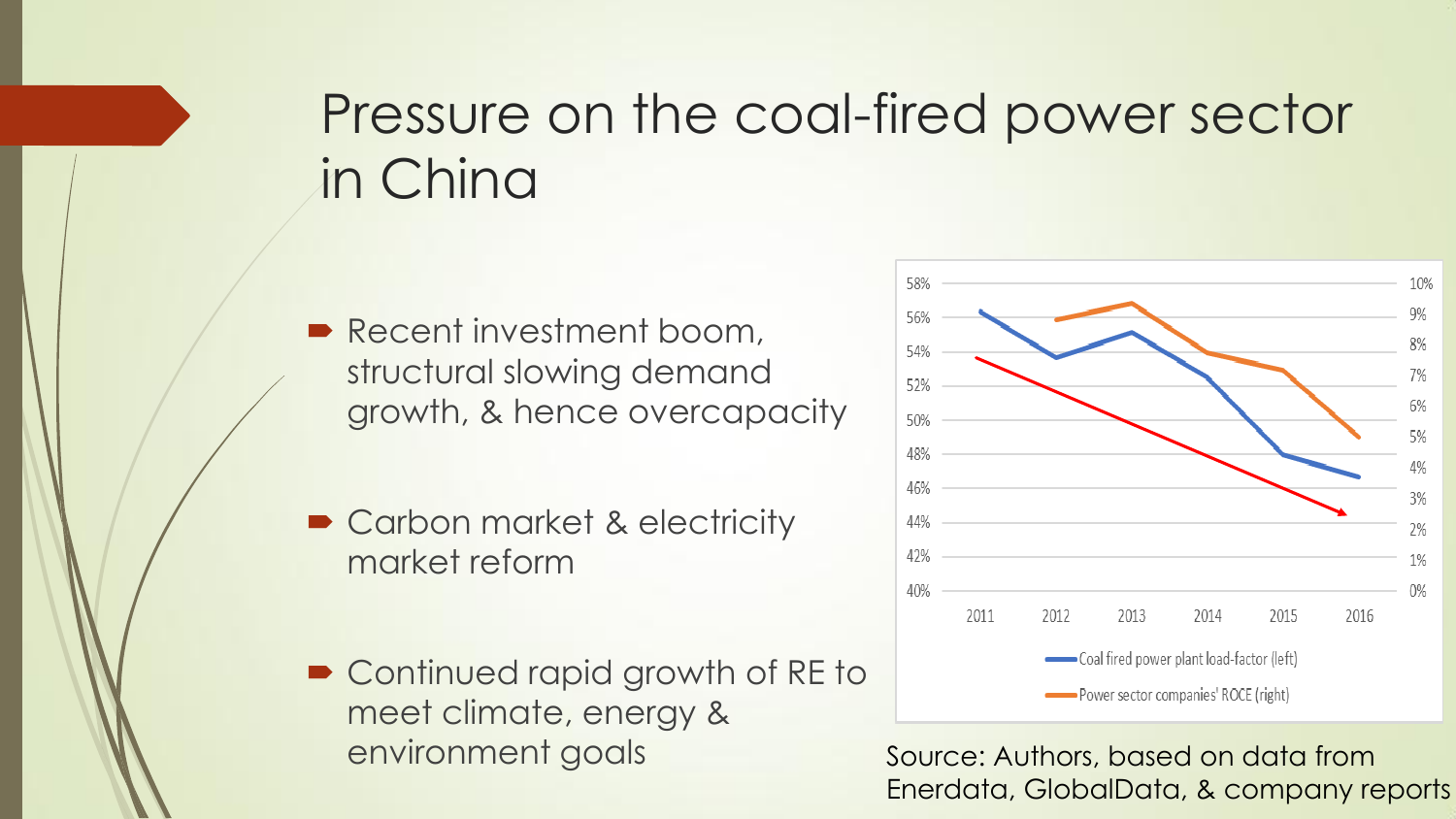#### Objectives and structure of the study

 $\blacksquare$  Model the revenues & profitability of the entire coal-fired power sector in China since 2005.

• The model was built on a plant-by-plant basis.

**• Three scenarios were modelled, out to 2050:** 

- 2°C Scenario
- Manged 2°C Scenario
- NDC-Style Scenario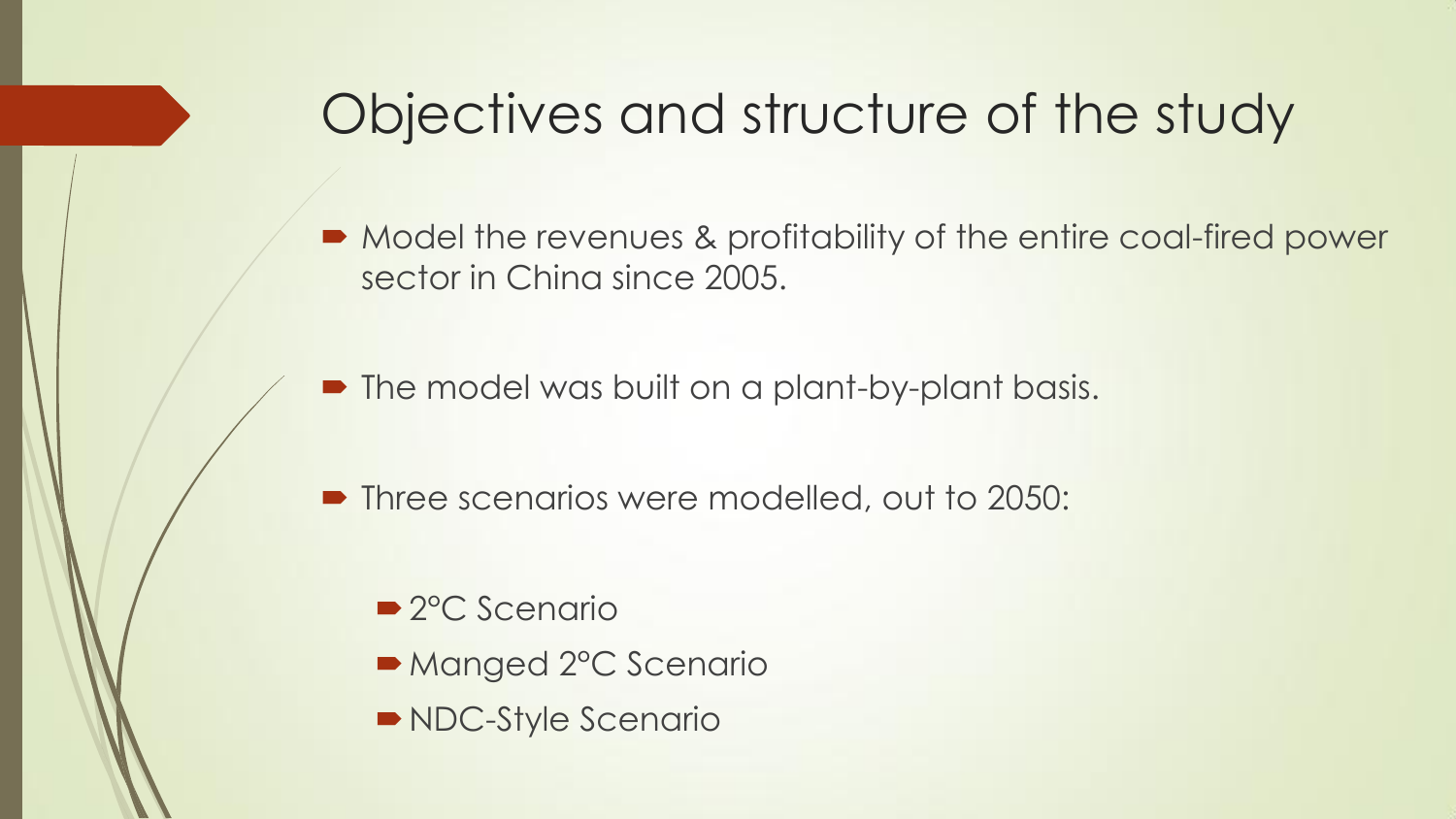## Key Finding #1: The status quo for the sector is distinctly negative

- In the NDC style-scenario, persistent low load factors (45% by 2030), and carbon market & electricity market reforms put **significant pressure on coalpower profitability.**
- Using the study's central discount rate of 6.5%, the net present value of the **½ trillion USD** invested in coal power since 2005 is estimated at **negative 14.2 billion USD**

Figure 12. Net present value of coal-fired power fleet since 2005 at different discount rates, NDC-Style Scenario, billion USD<sub>2015</sub>

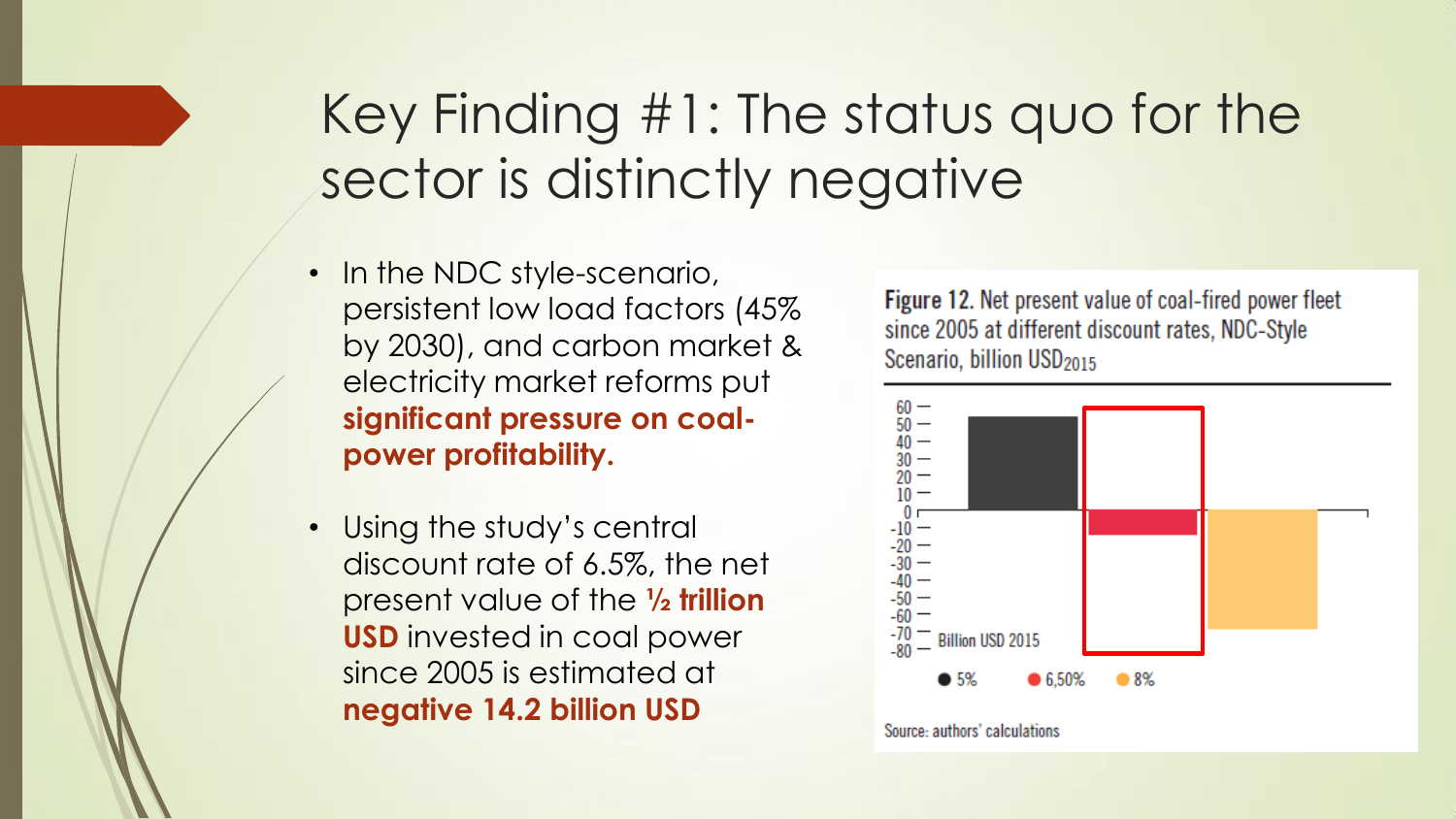#### Key Finding #2: A managed transition in line with 2°C would improve on the *status quo*

- In the Managed 2°C Scenario:
	- Moratorium on new coal
	- Retirement of old coal
	- New revenue sources for flexibility in a high RE system
- This scenario improves on the NDC-Style Scenario, raising the NPV of the coal fleet to **negative 2.3 billion USD**

Figure E1. Cumulative net present value of the coal fleet, 6.5% discount rate, Managed 2°C Scenario versus NDC-Style Scenario, in billion USD<sub>2015</sub>

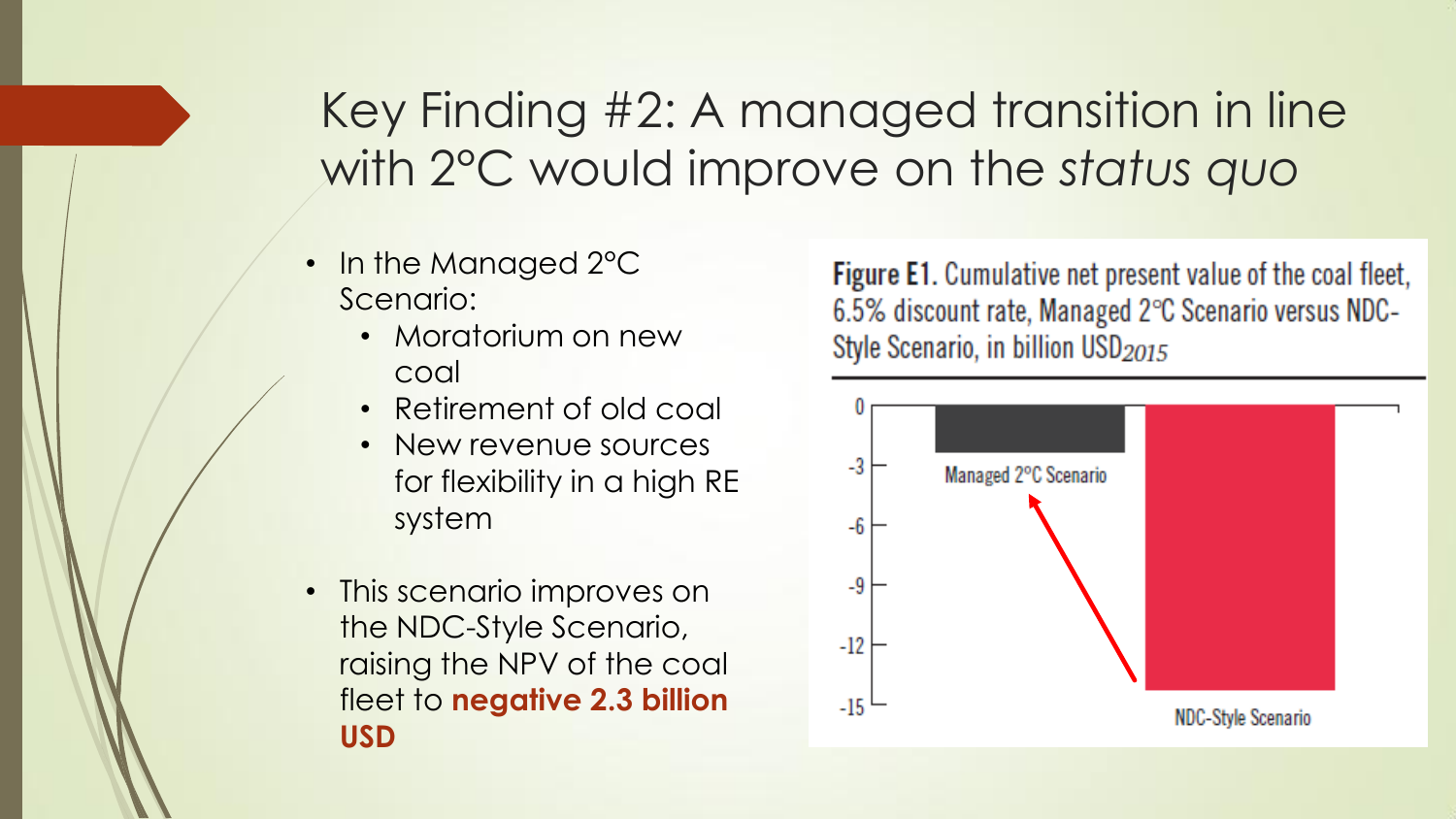## Key Finding #3: The banking sector can handle the disruption of 2°C

Table E1. Numerical results of the scenario analysis, in billion USD<sub>2015</sub>

|                | <b>Discount Rate</b> |                         |                                      |            |                         |                                      |  |            |                         |                                      |
|----------------|----------------------|-------------------------|--------------------------------------|------------|-------------------------|--------------------------------------|--|------------|-------------------------|--------------------------------------|
|                | 5%                   |                         |                                      | 6.5%       |                         |                                      |  | 8%         |                         |                                      |
|                | <b>NPV</b>           | Stranded<br>asset value | <b>Banking</b><br>sector<br>exposure | <b>NPV</b> | Stranded<br>asset value | <b>Banking</b><br>sector<br>exposure |  | <b>NPV</b> | Stranded<br>asset value | <b>Banking</b><br>sector<br>exposure |
| $2^{\circ}$ C  | 11.7                 | $-155.6$                | $-65.4$                              | $-46.2$    | $-122.5$                | $-51.4$                              |  | $-92.7$    | $-98.0$                 | $-41.2$                              |
| Managed<br>2°C | 69.5                 | $-97.8$                 | $-41.1$                              | $-2.3$     | $-78.6$                 | $-33.0$                              |  | $-58.9$    | $-64.2$                 | $-27.0$                              |
| NDC-Style      | 54.3                 | $-113.0$                | $-47.5$                              | $-14.2$    | $-90.4$                 | $-38.0$                              |  | $-68.3$    | $-73.6$                 | $-30.9$                              |

- Banking sector exposure to coal sector stranded assets is estimated at **negative 33.0 billion** USD in the Managed 2° Scenario at 6.5% discount rate
- **Prudential loan-loss provisions of the Chinese banking sector are** estimated at **ca. 370 billion USD**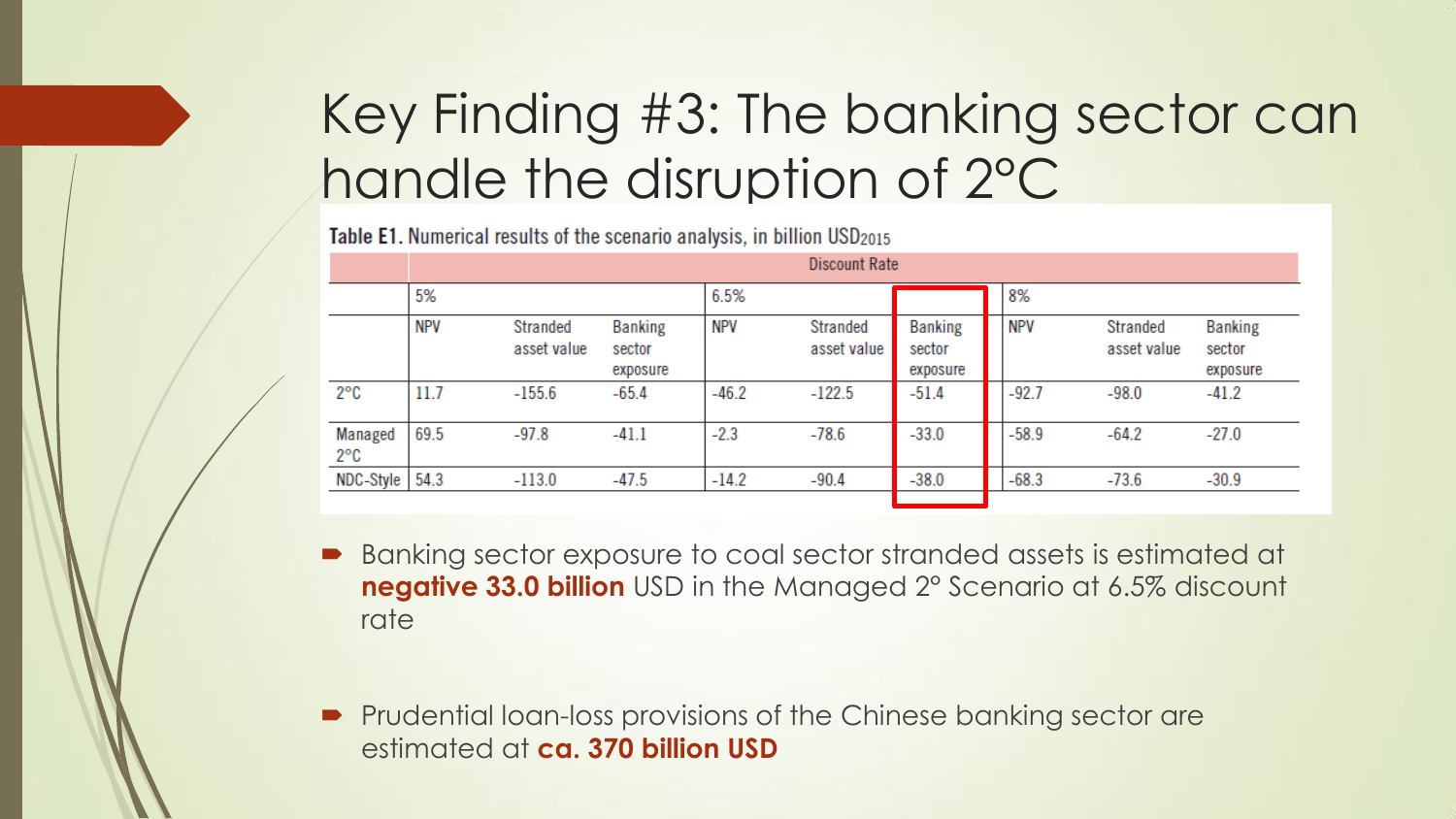## Digression #1: the importance of the ownership structure of the fleet

Figure ES-1. Chinese installed coal power capacity ownership breakdown



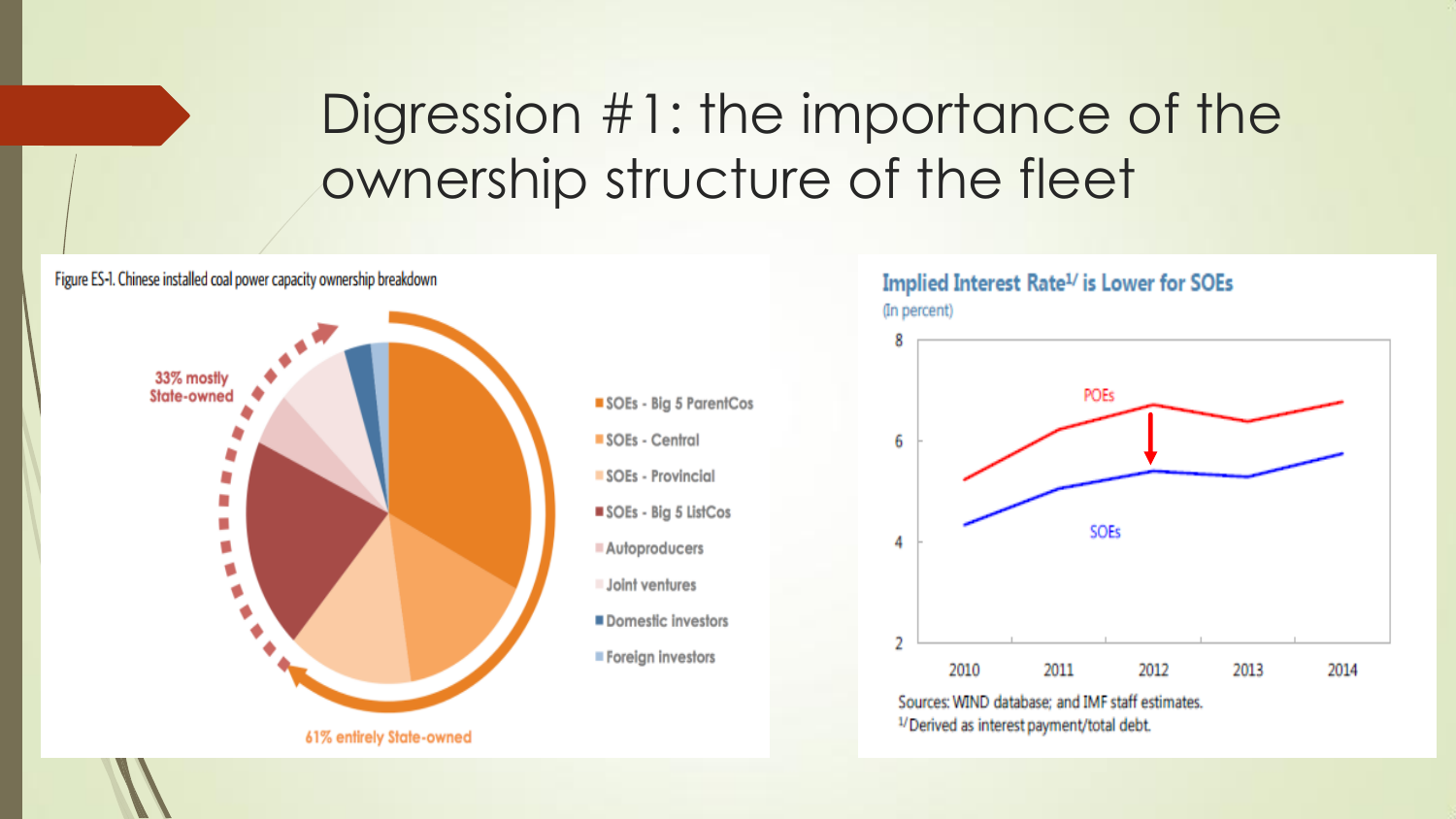## Key Finding #4: SOEs are both a risk and an opportunity for coal transition

Figure 8. Cumulative amortized capacity under different discount rates, Managed 2°C Scenario



Source: authors' calculations, N.B. sample size is 421 GW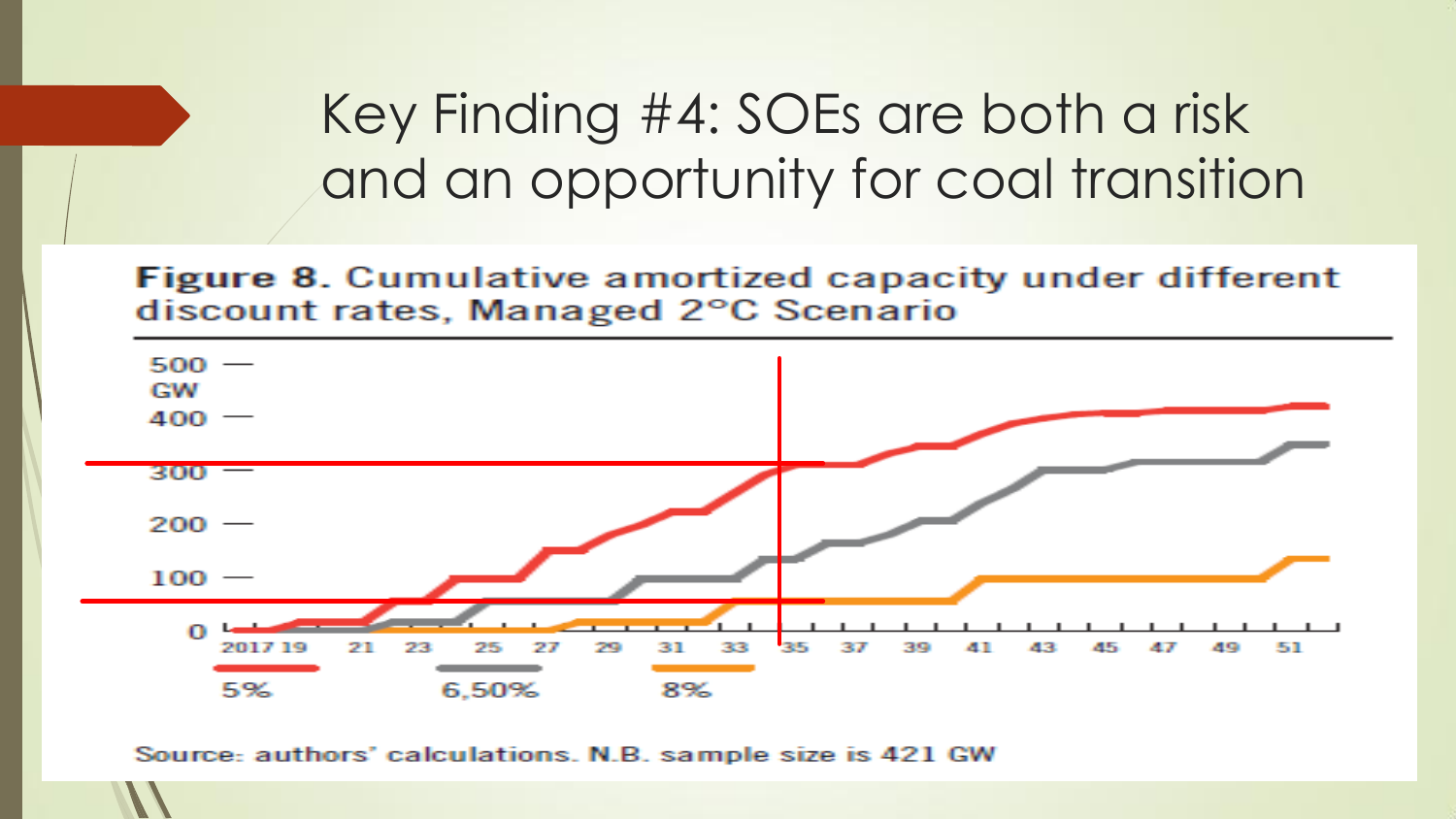#### Key Finding #4 (II): SOEs are both a risk and an opportunity for coal transition

Figure 12. Net present value of coal-fired power fleet since 2005 at different discount rates, NDC-Style Scenario, billion USD<sub>2015</sub>



Source: authors' calculations